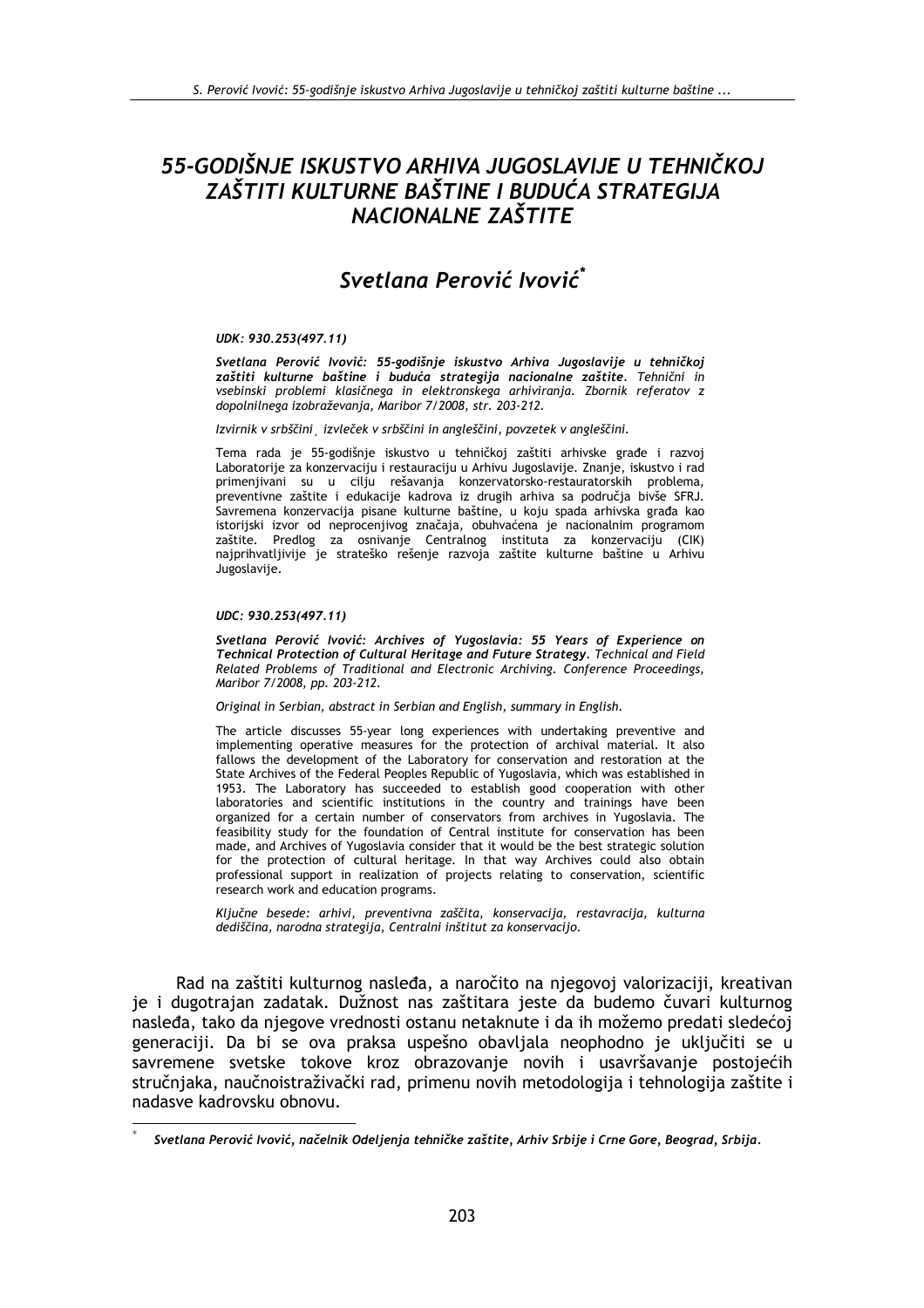Pre 60 godina u Srbiji je otpočela organizovana zaštita kulturne baštine formiraniem specijalizovanih institucija, naučnih i stručnih. U tom smislu donesen je Zakon o zaštiti spomenika kulture 1948. godine<sup>1</sup>, posle čega je formirana prva laboratorija za zaštitu kulturne baštine u bivšoj FNRJ. Laboratorija je osnovana u Zavodu za zaštitu i naučno proučavanje spomenika kulture NR Srbije kako bi se radilo na konzervaciji i restauraciji zaštićenog materijala, između ostalog dokumenata, knjiga i rukopisa.

Novoformirane institucije zaštite kulturnog nasleđa: arhivi, biblioteke i zavodi za zaštitu i proučavanje spomenika kulture koji su delovali na teritoriji Jugoslavije koristili su konzervatorska iskustva primenjivana u Srbiji pre pre Drugog svetskog <sup>2</sup>

Imajući u vidu priliv teško oštećene arhivske građe, veliki značaj njene zaštite, kao i nedostatak stručnog kadra u zemlji prioritetno pitanje bilo je formiranje savezne institucije zaštite koja bi vodila koja bi vodila računa o trajnoj zaštiti arhivske građe.

Na prvom savetovanju Glavnog arhivskog odbora održanom 1950. godine predloženo je da se osnuje laboratorija za konzervaciju arhivske građe pri Državnoj arhivi FNRJ koja bi obavljala poslove za potrebe cele zemlje. Cilj ove inicijative bio je da se podstakne rešavanje problema u organizovanju konzervatorskorestauratorske prakse na području cele zemlje.

Osnivanje Saveznog instituta za restauraciju i konzervaciju bilo je aktuelno pitanje i na saveznom savetovanju, održanom u Zagrebu 1957. godine. Smatralo se da jedan takav centralni institut treba da ima hemijsko, mikrobiološko, entomološko, tehnološko i restauratorsko odeljenje, kao i fotolaboratoriju, knjigoveznicu, dokumentacioni centar i druge službe potrebne za funkcionisanje takve institucije. Uz to je bila neophodna i savremena oprema.

Na savetovanju je ukazano na mogućnost povezivanja i saradnje restauratorskih laboratorija sa naučnim institutima u rešavanju aktuelnih problema i unapređenju restauratorsko-konzervatorske službe. Ova vrsta saradnje nije se pokazala uspešnom u praksi jer laboratorije nisu uspele da u dovolinoj meri zainteresuju stručniake u naučnim institucijama za svoje probleme, a s druge strane zaposleni u laboratorijama su bili opterećeni tekućim poslovima tako da nisu mogli da se više posvete usavršavanju, praćenju literature ili učestvovanju u radu pojedinih naučnih instituta.

Rezultat tih akcija bio je osnivanje manjih i većih restauratorskih laboratorija u ustanovama kojima je to bilo potrebno. Laboratorije su raspolagale materijalnim sredstvima za svoj rad. Specijalizovale su se za materijale kojima su raspolagale njihove ustanove i neke od njih su postigle veoma dobre rezultate. Jedna od njih je i Laboratorija za konzervaciju i restauraciju arhivske građe u Arhivu Jugoslavije.

Tri godine posle osnivanja Državnog arhiva FNRJ (Arhiva Jugoslavije), 1953. godine počela je rad Laboratorija za konzervaciju i restauraciju kako bi se preventivno i fizički konzervatorsko-restauratorskim metodama zaštitila građa koja je zbog neadekvatnih uslova čuvanja i lošeg sastava materijala bila u veoma teškom

Službeni glasnik Republike Srbije, br. 54/1948.

Zaštitna delatnost u Srbiji se vezuje za drugu polovinu 19 veka i to za rad Društva srpske slovesnosti i Srpskog učenog društva i njegove brige i proučavanja srpskih starina. Prve recepte i detaljni opis postupaka za restauraciju donosi 1925 godine iz Brisela Rista Odavić, upravnik Arhiva Srbije.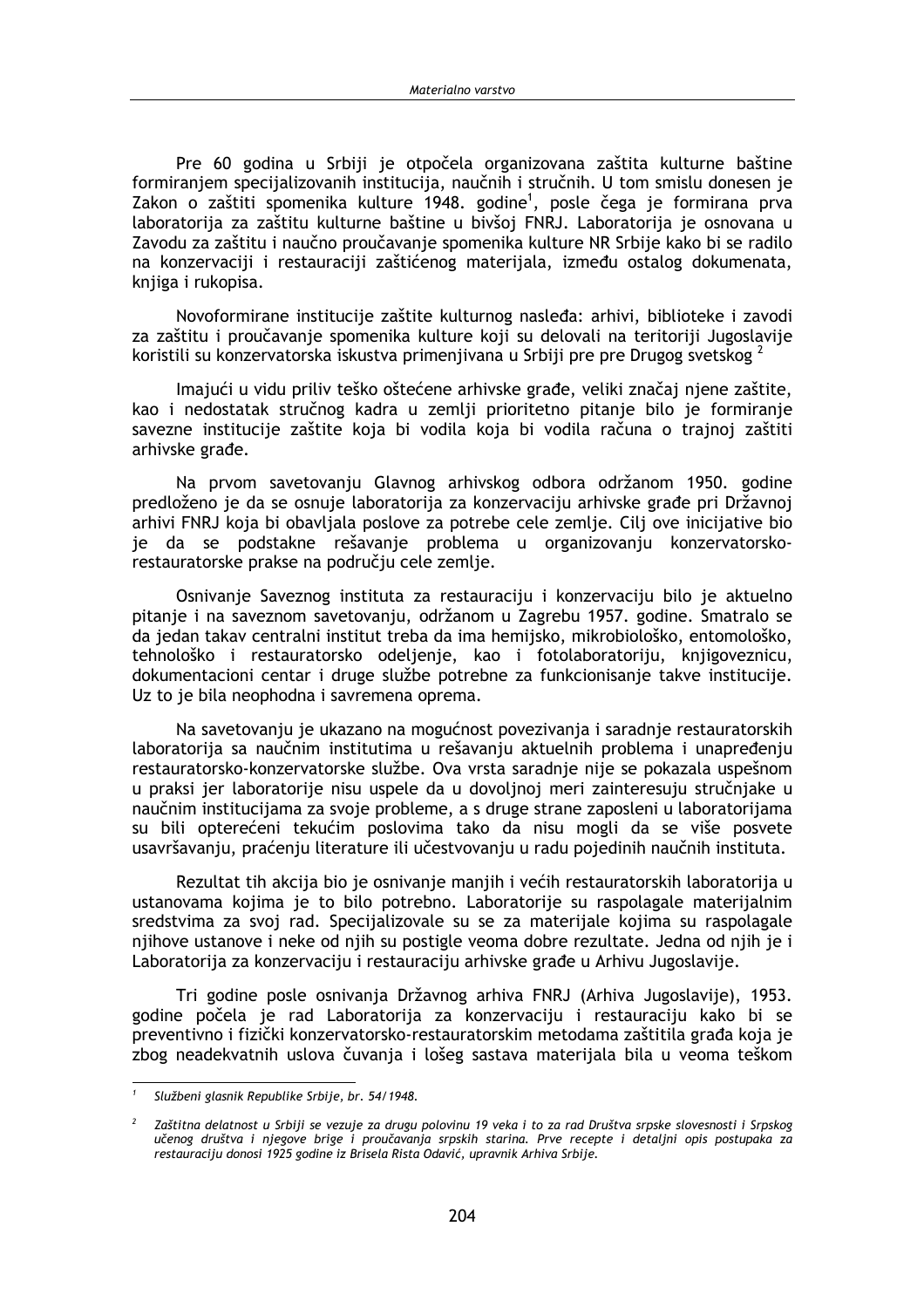stanju. Budući da je situacija bila slična i u drugim arhivima trebalo je brzo i efikasno delovati, pa se nametnula ideia da novoosnovana laboratoriia preraste u naučnoistraživački institut za celu zemlju, po ugledu na Centralni institut za patologiju knjige (ICPL) "Alfonso Galo" u Rimu.

U cilju realizacije te ideje dva diplomirana hemičara, buduća konzervatora, bili su na specijalizaciji u Hemijskom institutu Srpske akademije nauka u Beogradu. Jedan konzervator se dalje usavršavao u Parizu (Atelje za konzervaciju dokumenata i knjiga pri Francuskom nacionalnom arhivu), a zatim u Grenoblu (Škola za hartiju). Drugi konzervator je upućen na Institut za patologiju knjige "Alfonso Galo" u Rimu.

Kako je već rečeno, zbog nedostatka materijalnih sredstava i prostora odustalo se od prvobitne ideje i umesto istraživačke centralne laboratorije u Arhivu Jugoslavije osnovana je skromna laboratorija koja je postepeno opremana neophodnim inventarom za mikroskopska, mikrobiološka i hemijska ispitivanja hartije. Uporedo je nabavljana oprema za praktičan rad na konzervaciji i restauraciji arhivske građe, kako bi se otpočelo sa teoretskom i praktičnom obukom prvih restauratora.

Laboratorija Arhiva Jugoslavije tokom 60-ih, 70-ih i 80-ih godina prošlog veka, uprkos skromnim materijalnim sredstvima i nemogućnosti da se realizuje ideja o formiranju centralne istraživačke laboratorije, uspela je da se istakne radom i zalaganjem u oblasti zaštite građe i ostvari dobru saradnju sa drugim laboratorijama i naučnim institucijama u zemlji.

Uz te rezultate imala je i vrlo uspešnu edukativnu misiju. Sistematski je rađeno na obuci kadrova arhiva iz bivše SFRJ, kao i učenika srednjeg usmerenog obrazovanja iz Beograda - struka arhivski preparatori. Programe obuke osmislila je i realizovala konzervator Katarina Milutinović-Konjović, diplomirani inženjer hemije i šef Odeljenja tehničke zaštite.

Delatnost Odeljenja tehničke zaštite arhivske građe u Arhivu Jugoslavije obuhvata preventivnu zaštitu, fizičku zaštitu (konzervacija i restauracija) i reprodukovanje dokumenata (mikrofilmovanje, fotokopiranje i u poslednje vreme digitalizaciia).

U Arhivu Jugoslavije se čuva građa 20. veka, tako da je nosilac dokumenta papir novijeg datuma, različitog sastava i kvaliteta. Tekst dokumenta je pisan, kucan ili štampan, a korišćene su različite vrste mastila, različitog hemijskog sastava i trajnosti (od galotaninskih do anilinskih).

Preventivnim merama zaštite arhivske građe pripada posebno značajno mesto u ukupnoj zaštiti građe, jer je daleko lakše, efikasnije i jeftinije sprečiti oštećenja arhivske građe nego obolelu i oštećenu građu konzervirati i restaurirati. Teška oštećenja arhivske građe posle izvesnog vremena mogu dovesti do potpunog uništenja dokumenta.

Preventivna zaštita obuhvata mere koje se preduzimaju u cilju obezbeđenja zdrave sredine, odnosno uspostavljanja optimalnih uslova koji omogućavaju dugotrajno čuvanje građe. Preventivne mere odnose se na kontrolu uslova smeštaja i čuvanja arhivske građe i registraturskog materijala kod njenih stvaralaca i imalaca do preuzimanja u Arhiv, kao i na kontrolu uslova smeštaja i čuvanja u depoima Arhiva.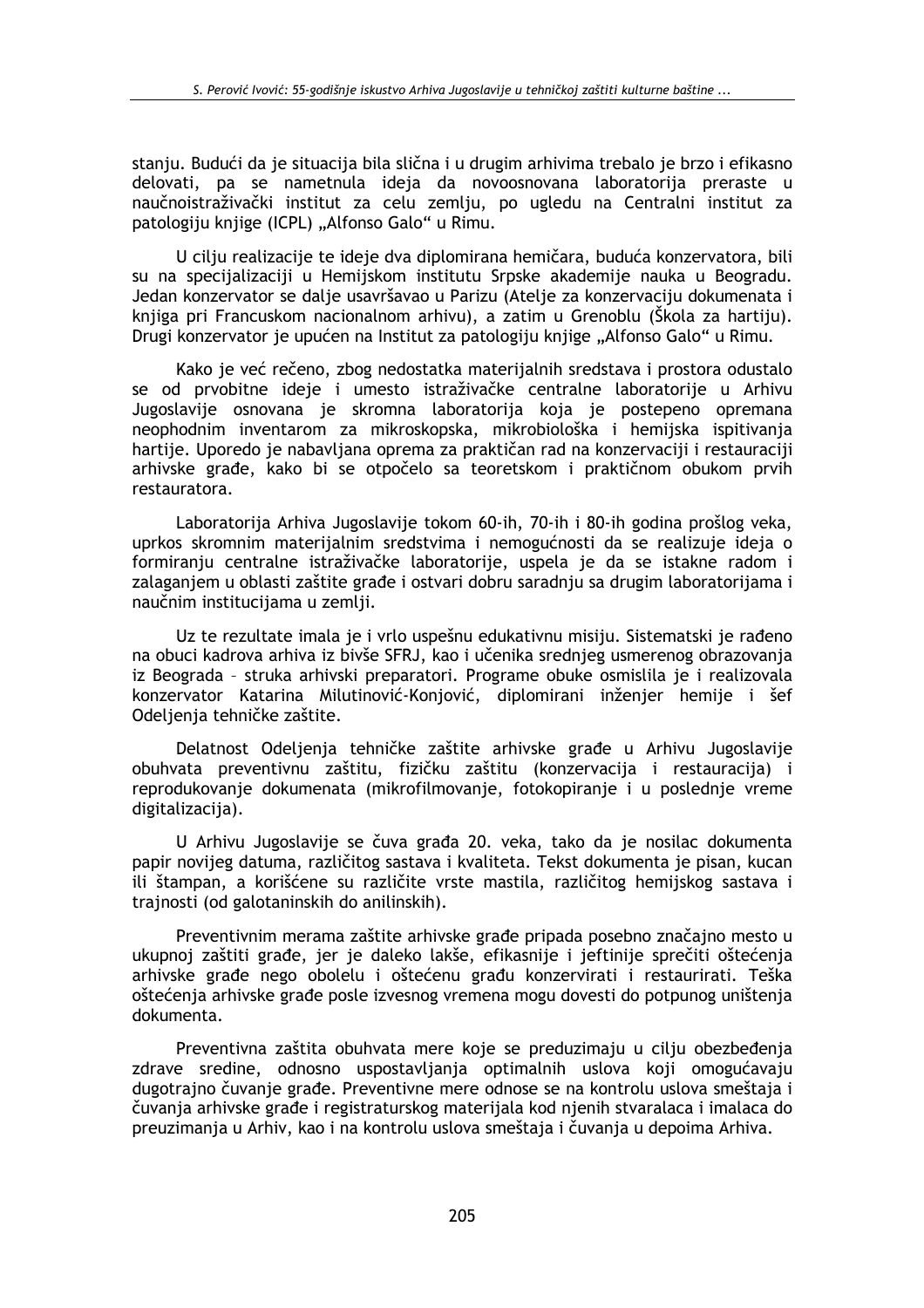Materijali iz arhivskih zbirki su uglavnom organskog porekla zbog čega su neumitno osuđeni na propast. Proces propadania se znatno usporava preduzimaniem mera predostrožnosti kojih se treba pridržavati prilikom čuvanja arhivske građe. Mere koje se preduzimaju u cilju postizanja optimalnih ambijentalnih uslova su:

- kontrola klimatskih uslova prostorije (temperatura i vlažnost)
- čistoća depoa
- nivo osvetljenja
- odgovarajuća oprema
- mere predostrožnosti od mehaničkih oštećenja, posebno u rukovanju arhivskom građom.

Obezbeđenje odgovarajućih uslova smeštaja i kontrole čuvanja arhivske građe predstavlja osnovni preduslov njihove trajnosti. Međutim, kako Arhiv Jugoslavije nije smešten u zgradi koja je izgrađena za čuvanje i korišćenje arhivskih fondova već je utočište našao u objektu rađenom za drugu namenu, vrlo je teško postići propisane mikroklimatske uslove.

Od svog osnivanja 1950. godine do 1970. godine kada se uselio u sadašnju zgradu Arhiv Jugoslavije je imao velike probleme usled nedostka i neadekvatnosti smeštajnog prostora. Arhivska građa je bila razmeštena na više lokacija u Beogradu, neko vreme čak i na desetak, u neadekvatnim prostorijama kao što su magacini, tavani i podrumi. U takvim uslovima arhivska građa je ubrzano propadala.<sup>3</sup>

lako je Arhiv dobio novi prostor, uslovi za smeštaj arhivske građe i dalje su bili neodgovarajući. Unutrašnjost zgrade je rekonstruisana više puta od 1970. godine, ali se zbog nedostatka sredstava sve završavalo na parcijalnim intervencijama. U periodu od 1978. do 2000. godine više puta je popravljan krov, obnavljana i dograđivana instalacija jake i slabe struje, uvedena automatska zaštita od požara, osposobljen prostor za smeštaj arhivske građe u skladu sa statičkim mogućnostima objekta.

Znatno bolji ambijentalni uslovi čuvanja arhivske građe postoje od obnove i rekonstrukcije zgrade rađene tokom 2002. i 2003. godine. Prostorije u kojima se čuva građa su suve, bez pukotina, prozori se dobro zaptivaju, građa nije direktno izložena štetnom svetlosnom zračenju, instalacije (grejne, vodovodne i kanalizacione) izrađene su po zadovoljavajućim standardima.

Aparati za suvo gašenie požara propisno su postavljeni na vidlijvim, označenim j lako dostupnim mestima u depojma i drugim arhivskim prostorijama. Redovno se proveravaju električne instalacije, sistemi za ventilaciju, klimatizaciju i grejanje, a servisiranie obavliaju kvalifikovana lica.

Arhivska građa smešta se u kutije i fascikle od lakog, čvrstog i neutralnog kartona. Kutije, fascikle i knjige slažu se na police (metalne, drvene) koje se postavljaju u prostorijama depoa tako da budu odmaknute od poda, zida i tavanice 30 do 40 cm.

Arhiv Jugoslavije je smešten u zgradi Doma kralja Aleksandra I za učenike srednjih škola, izgrađenoj 1933. godine. Zgrada se nalazi na Topčideru i zaštićeni je spomenik kulture.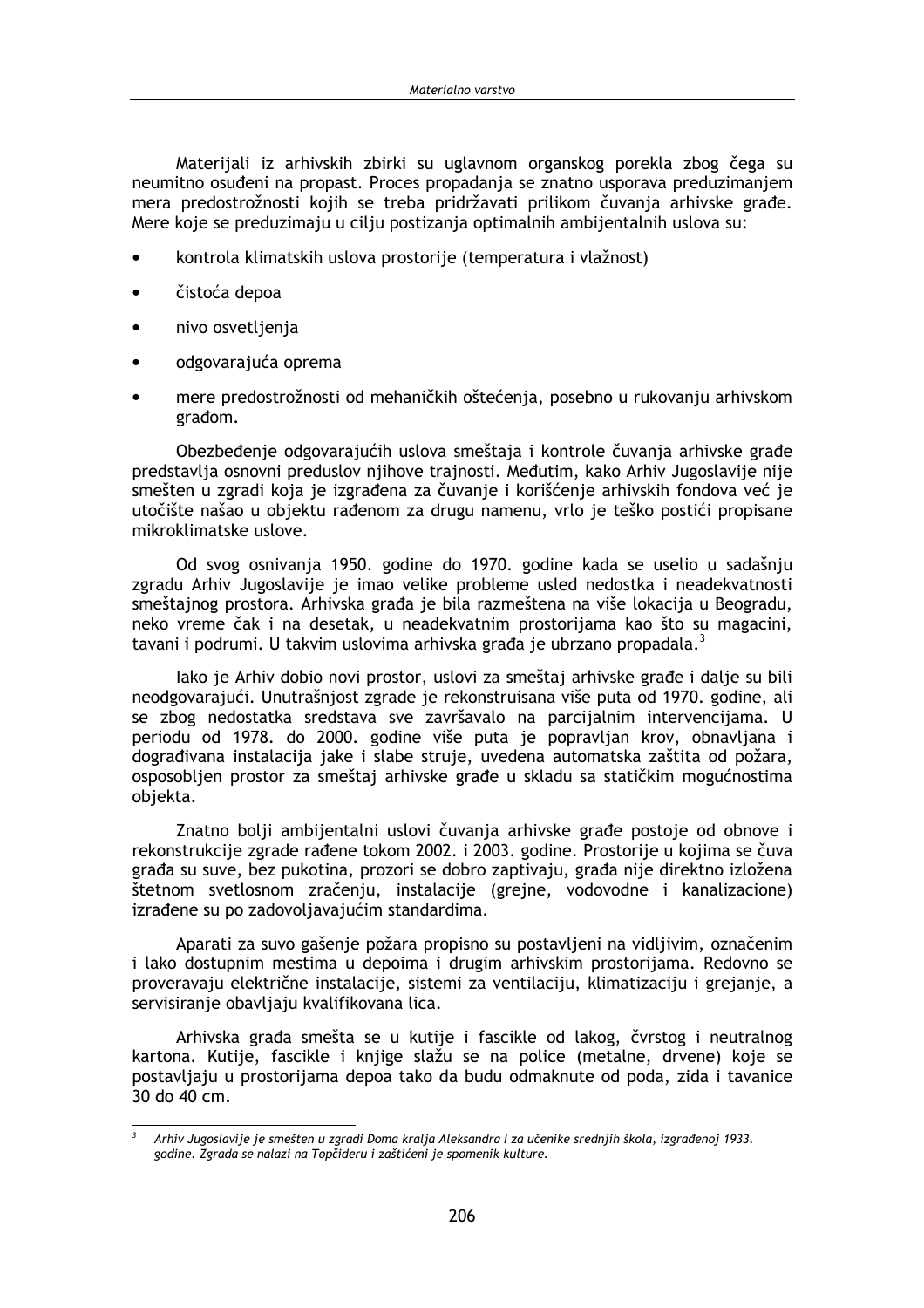Specifični problemi skladištenia pojavljuju se kod velikih formata i pakovanja dnevnih listova, planova, tehničkih crteža, geografskih karata koje treba čuvati u vodoravnom položaju i ne treba ih savijati ili slagati jedne na druge, što je gotovo nemoguće učiniti zbog nedostatka prostora.

U cilju preventivne zaštite arhivske građe Odeljenje tehničke zaštite u Arhivu Jugoslavije reprodukuje arhivsku građu: mikrofilmovanjem, skeniranjem i fotokopiranjem. Na taj način smanjuje se potreba za korišćenjem originala, koji se može adekvatno uskladištiti čime se produžava vek trajanja dokumenta.

Mikrofilmovanje dokumenata predstavlja proverenu praksu, a mikrofilmovani materijal se koristi za trajno čuvanje. Ukoliko se čuva u idealnim ambijentalnim uslovima ova podloga može trajati više od 100 godina.

Dokumenta arhivskih fondova mikrofilmujemo prema propisanim standardima, pri čemu koristimo film od 35 mm. Filmovi se čuvaju namotani na nezapaljive kleme od plastike i to dužine 30 metara (oko 900 fotograma). Tako namotani filmovi čuvaju se u kutijama na koje su stavljene nalepnice sa osnovnim podacima za arhiviranje.

Kako Arhiv Jugoslavije nije u mogućnosti da koristi najsavremenije metodologije, u težnij da na adekvatan način zadovolji zahtevima mikrofilmovanja građe poslednjih godina sarađuje sa privatnom firmom Mikrofilm centar Beograd.

Na ovaj način primenom savremenih tehnologija i aparata povećava se učinak rada u oblasti zaštite i korišćenja arhivske građe.

Mikrofilmska građa, audiovizuelni i digitalni zapisi u Arhivu se čuvaju u odvojenim prostorijama koje imaju određene mikroklimatske karakteristike.

U Laboratoriji za konzervaciju i restauraciju pridržavamo se osnovnih etičkih konzervatorskih principa kao što su očuvanje istorijskog, umetničkog i estetskog integriteta predmeta.

Pre konzervacije arhivske građe rade se analize, istraživanja i formira dokumentacija. Pri izboru materijala i tehnika za restauraciji pre svega se vodi računa o njihovoj adekvatnosti, trajanju, eventualnim rizicima i reverzibilnosti postupka. Stoga se najčešće opredeljujemo za ručnu restauraciju dokumenata. Cilj svake restauracije je da se restaurisanom predmetu vrate funkcionalne, vizuelne j taktilne osobine koje su karakterisale njegov prvobitni izgled.

Devedesete godine prošlog veka donele su izvesnu stagnaciju u praćenju savremenih metodologija i tehnologija rada i ozbiljno ugrozile nacionalnu baštinu, rad institucija u zaštiti kulturnih dobara, kao i samu profesiju konzervatora. Problemi ove delatnosti postojali su i u Arhivu Jugoslavije što se osećalo u nedostatku materijalnih sredstava, opreme, stručnog kadra i stanju arhivske građe.

Ovakvo stanje u institucijama zaštite kulturnih dobara nametnulo je ideju o potrebi formiranja jedinstvene institucije za konzervaciju nasleđa u Srbiji na nacionalnom nivou i sa regionalnim opredeljenjima. Od 2000. godine traga se za najboljim načinom da se što pre prevaziđu nagomilani problemi i da se organizaciono i kadrovski ojačaju vodeće i druge institucije zaštite kulturne baštine.

Imajući sve to u vidu, osnivanje Centralnog instituta za konzervaciju (CIK) nameće se kao optimalno rešenje. To bi bio nukleus oko koga bi se gradila nova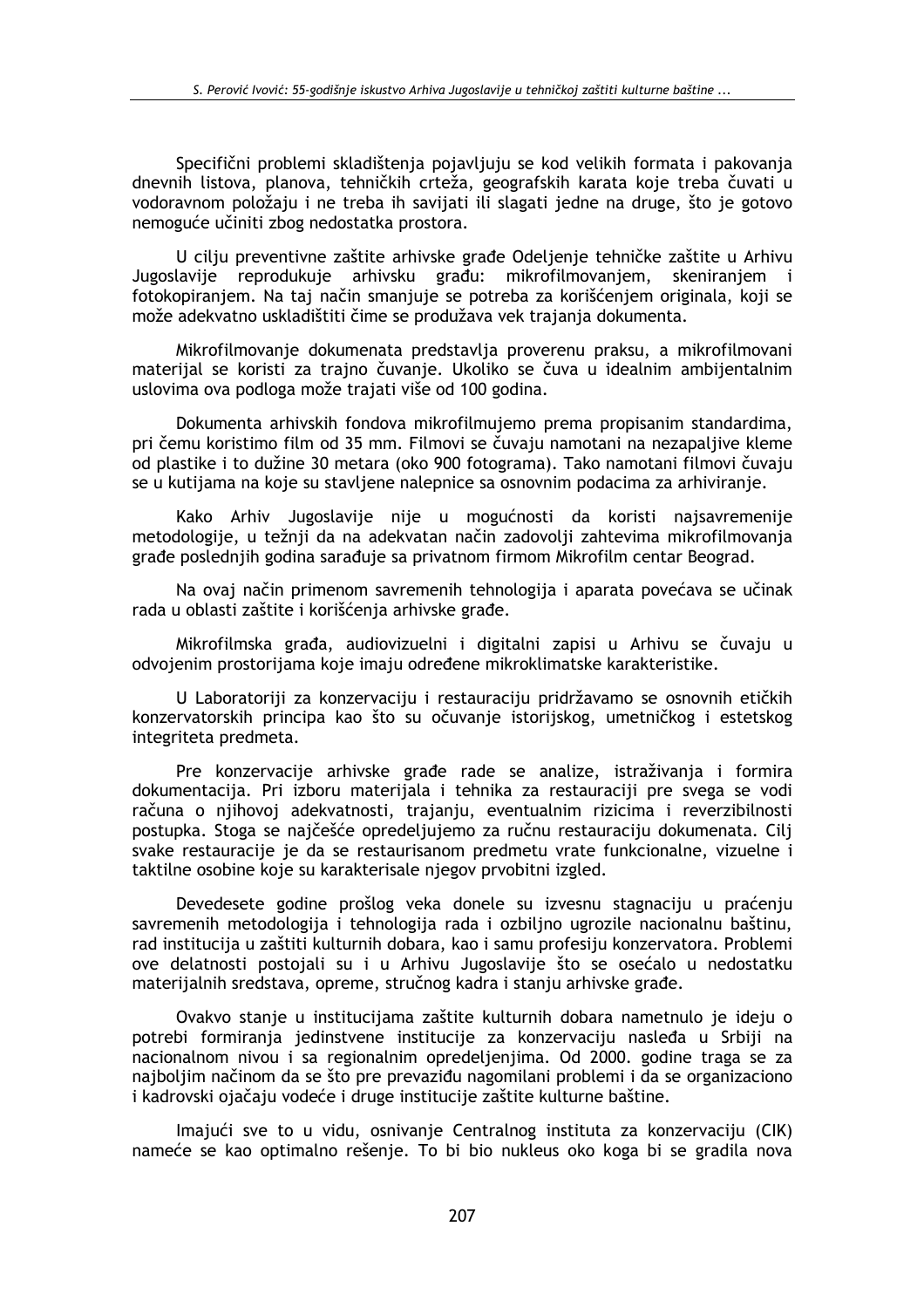kulturna politika, koju Vlada Republike Srbije vidi kao jedan od svojih prioriteta u narednom periodu.

Mnogobrojni razlozi doveli su do loše situacije u oblasti zaštite nasleđa: nepostojanie odgovarajućeg obrazovnog sistema i nemogućnost osavremenjivanja i usavršavania znania, nepostojanje standarda u oblasti zaštite i očuvanja kulturne baštine, izostanak svesti kod šire javnosti o značaju kulturne baštine za društvo u celini, nepostojanje jasne nacionalne strategije zaštite i razvoja baštine kao strateškog resursa, nedefinisanje baštine kao kulturnog prioriteta, nedovoljna međuresorna saradnja različitih ministarstava u interesu očuvanja nasleđa, zatvorenost stručnih institucija i nedovoljna komunikacija među njima, nesigurni i nedovoljni izvori finansiranja, nesređenost i neusklađenost zakonodavstva u ovoj oblasti, nedostatak sluha za savremeni razvoj teorije i prakse zaštite kulturne baštine.

Aktuelna praksa u oblasti konzervacije koja se sprovodi u ustanovama zaštite Republike Srbije ukazuje na to da je neophodno uključivanje u savremene svetske tokove kroz obrazovanie novih  $\mathbf{i}$ usavršavanje postojećih stručniaka. naučnoistraživački rad, primenu novih metodologija i tehnologija konzervacije.

Opredeljenje za osnivanje Centralnog instituta za konzervaciju - jedinstvene institucije u oblasti zaštite kulturnog nasleđa - proizašlo je iz analize stanja i potreba u ovoj delatnosti tokom 2004. i 2005. godine, u Sektoru zaštite kulturnog nasleđa Ministarstva kulture.

Objedinjavanje aktivnosti, stručnjaka, obrazovanja, znanja, prakse i opreme učiniće efikasnijim sistem zaštite u svim institucijama koje se bave zaštitom kulturne baštine. Uz to prevazišli bi se problemi zatvorenosti stručnih institucija i loša komunikacija između institucija čija je delatnost zaštita i očuvanje nasleđa. Ovaj program predviđa radikalne promene koje se ne mogu sprovesti u okviru postojećih institucija zaštite kulturnih dobara.

Predlog za osnivanje centralne institucije za konzervaciju je trenutno najprihvatljivije strateško rešenje razvoja zaštite građe i eliminisanja nagomilanih problema u Arhivu Jugoslavije.

Mišlienia smo da jedna ovakva institucija treba da predstavlja svojevrsnu zajednicu zaštite kulturnog nasleđa koja bi bila medijator za razmenu informacija, prenošenje, prilagođavanje i korišćenje iskustava, znanja i veština kako bi zaposleni mogli da uče jedni od drugih. Pri tome treba imati u vidu da je to ogromna pomoć svim zaposlenima u oblasti zaštite kulturne baštine koje obično okupiraju primarni poslovi tako da nikad nemaju dovoljno vremena za istraživanje novih metoda i tehnika rada.

Uz to smatramo da bi Arhiv Jugoslavije od CIK-a mogao dobijati stručnu, nadzornu i naučnu pomoć u realizaciji gotovih rešenja zaštite i kreiranja novih programa vezanih za delatnost zaštite kulturne baštine.

CIK treba da bude interdisciplinarni obrazovni i naučnoistraživački centar sa ateljeima-radionicama za konzervaciju i restauraciju svih vrsta kulturnih dobara. U sistemu zaštite to bi bila šesta centralna institucija zaštite kulturnih dobara, pored: Republičkog zavoda za zaštitu kulturnih dobara, Arhiva Srbije, Narodnog muzeja u Beogradu, Narodne biblioteke Srbije i Jugoslovenske kinoteke.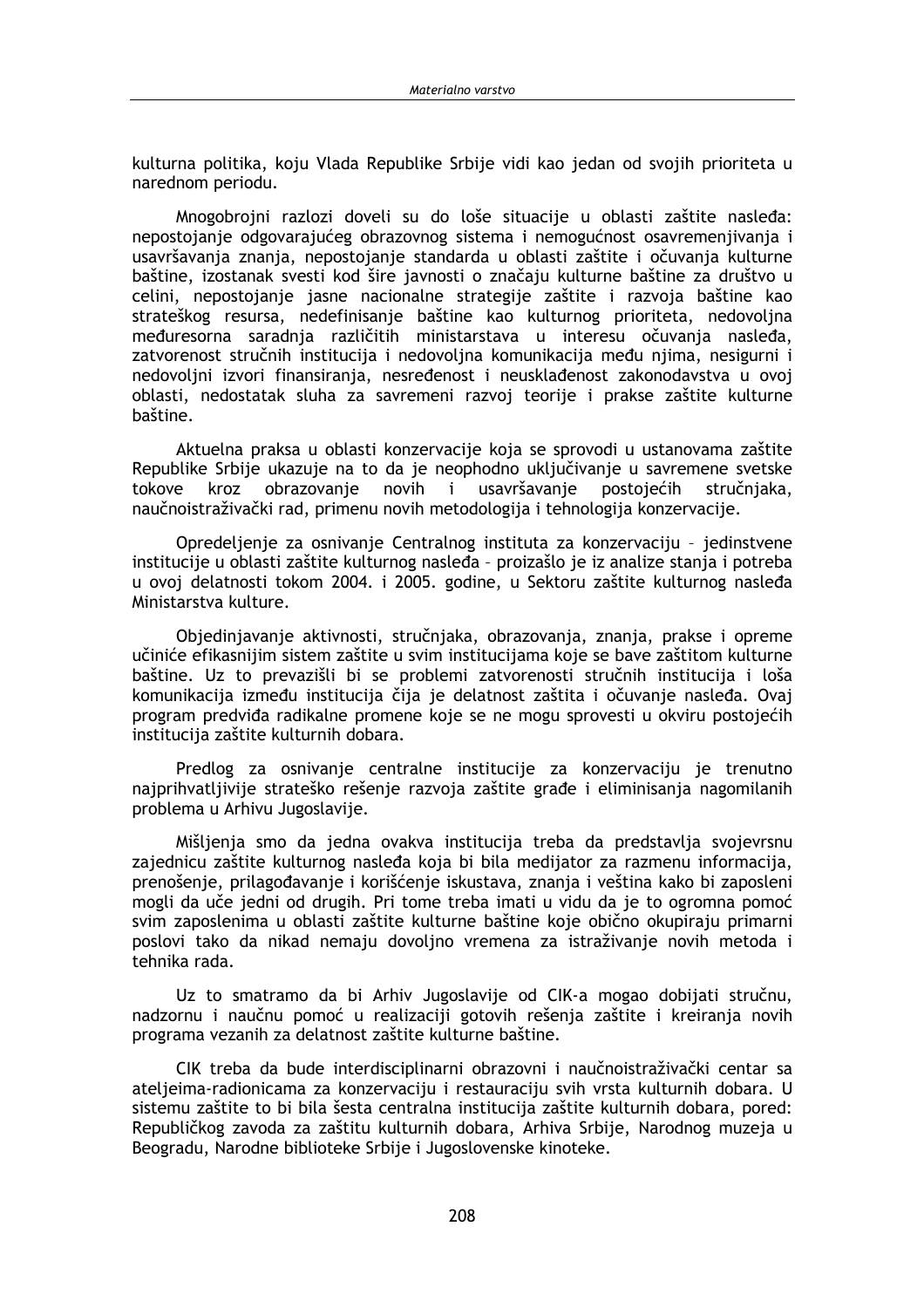Delatnost CIK-a sprovodiće se kroz sedam segmenata zaštite:

- centar za obrazovanie, povezan sa univerzitetima (interdisciplinarni pristup)
- multidiciplinarni istraživački centar
- centar za preventivnu zaštitu i brigu
- centar za konzervaciju i restauraciju
- centar za dokumentaciju
- centar za komunikacije
- uprava i zajednički poslovi.

Prioritetan zadatak centra za obrazovanje je obrazovanje u oblasti konzervacije i restauracije kulturnog nasleđa sa posebnim programima, na nivou osnovnog akademskog i postdiplomskog obrazovanja.

Delatnost konzervatora-restauratora čini konzerviranje, održavanje, restauriranje i tehnološko ispitivanje kulturnog dobra. Da bi u potpunosti shvatila probleme konzervacije i restauracije osoba koja je zadužena za zaštitu kulturne baštine treba da stekne znanje i senzibilitet ne samo na naučnim osnovama, tehnikama i materijalima iz oblasti konzervacije i restauracije već i ona koja se odnose na poreklo i istoriju predmeta.

Konzervacija je socijalni, politički, umetnički, naučni, profesionalni i humani proces koji odlaže propadanje kulturnog nasleđa u svim oblicima i sprečava njegovo uništenje. Bili su potrebni vekovi estetskog i tehničkog napretka da se oblikuju moderni principi koji danas vladaju u primeni konzervatorskih postupaka. Konzervator-restaurator ima posebnu odgovornost u tome što se bavi neponovljivim originalima, koji su često velike umetničke, kulturne, sociološke, naučne i komercijalne vrednosti.

Zato je interdisciplinarni pristup neophodan za obrazovanje stručnjaka koji će moći da daju stručne savete, prave programe, određuju merila o prioritetima u određenim procesima, prave izbore tokom rada i koji će biti garanti za prikladne i precizne intervencije.

Predviđeno je da matični fakultet CIK-a bude Fakultet primenjenih umetnosti (FPU), Odsek za konzervaciju Univerziteta umetnosti u Beogradu. U programu studija učestvovali bi i sledeći fakulteti Beogradskog univerziteta: Filozofski (katedre za istoriju, istoriju umetnosti, arheologiju, etnologiju, sociologiju), Arhitektonski, Hemijski, Fizički, Biološki i Tehnološki. Praktične vežbe bi se održavale u Centru za konzervaciju i restauraciju.

Studijski program će biti u skladu sa Zakonom o visokom obrazovanju iz 2005. godine i evropskim sistemom visokog obrazovanja (Bolonjska deklaracija 1999). Po završetku, zavisno od stepena studiranja, sticale bi se diplome: diplomiranog konzervatora, magistra ili doktora konzervacije.

Obrazovna delatnost CIK-a obuhvatala bi usavršavanie na raznim profesionalnim nivoima, počev od usavršavanja edukatora obuke i usavršavanja postojećih kadrova do obuke novih kadrova.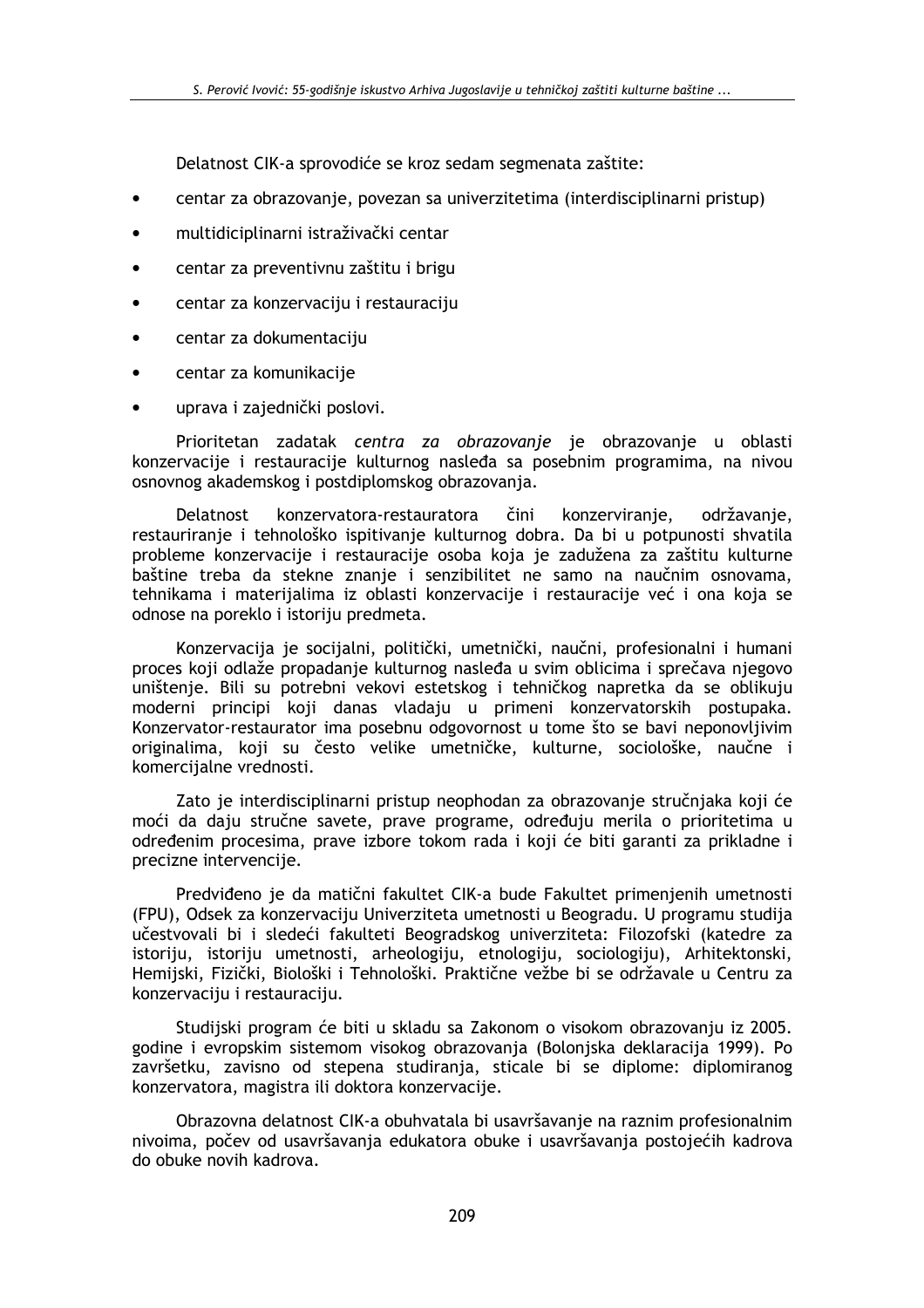Kada je reč o postojećem edukativnom programu u Srbiji imamo još od 1978 godine na Fakultetu primenienih umetnosti u Beogradu (IV i V godina) predmete iz oblasti restauracija slika na platnu, drvetu, konzervacija i restauracija zidnih i podnih slika (freske i mozaici).

Od 2003 godine formira se Odsek za konzervaciju i restauraciju tri ateljea:

- Atelie za konzervaciju slika
- Atelje za konzervaciju skulptura
- Atelje za konzervacija umetničkih dela na papiru

Konzervatorska akademija Srpske pravoslavne crkve ima studije restauracije slika na platnu, drvetu i malteru, ali samo za crkvne kolekcije.<sup>4</sup>

Multidisciplinarni istraživački centar sarađivao bi sa odgovarajućim naučnoistraživačkim institutima, dok bi u njegovom sklopu delovala laboratorija za istraživački rad i ispitivanje materijala u funkciji kulturnog nasleđa.

Centar za preventivnu zaštitu bavio bi se uspostavljanjem politike i strategije preventivne zaštite kulturnih dobara na nivou države, na nivou institucije zaštite i na unutarinstuticionalnom nivou.

Centar za konzervaciju i restauraciju sastojao bi se od ateljea i zanatskih radionica gde bi se osim fizičke zaštite svih kulturnih dobara obavljale praktične vežbe za studente, kao i za polaznike seminara, kurseva i letnjih škola.

Centar za dokumentaciju obuhvatao bi za potrebe Instituta: centralnu dokumentaciju, centralnu fototeku, centralnu fotolaboratoriju i centralnu biblioteku.

Centar za komunikacije obavljao bi poslove vezane za marketing, PR-odnose sa javnošću, izdavačku delatnost i drugo.

Uprava i zajednički poslovi CIK-a s: sekretarijat, služba obezbeđenja, majstorske radionice, službazaodržavanje, služba nabavki, centralni magacin, vozni park, sadržaji otvoreni za posetioce i publiku.

Formiraniem Centralnog instituta za konzervaciju (CIK) u Beogradu unapredila bi se zaštita kulturnih dobara uspostavljanjem strateški regulisane, dugoročne, efikasne, kvalitetne i pravovremene konzervacije kulturne baštine u njenom prirodnom okruženiu. Objediniavaniem aktivnosti, stručniaka, obrazovania, znania, prakse i opreme dobio bi se mnogo efikasniji sistem zaštite i smanjili materijalni troškovi za delatnost očuvania kulturne baštine.

Iz bivše SFRJ imamo primer visokoškolskog obrazovania konzervatora na Kulturološkom fakultetu na Cetiniu. 1981. godine. To je bila prva i jedina visokoškolska institucija na kojoj se školovao konzervatorsko-restauratorski kadar sa jedinstvenim nastavnim planom i programom.

Katastrofalni zemljotres u Crnoj Gori, aprila 1979. godine, ubrzao je i uslovio programiranje obrazovanja kadrova za zaštitu, konzervaciju i restauraciju spomenika kulture To je bilo rešenje koje je odgovaralo stvarnim potrebama, kako bi se hitno pristupilo rešavanju izuzetno osetljivih problema konzervacije i restauracije građe i .<br>više hiljada primeraka iz knjižnih fondova.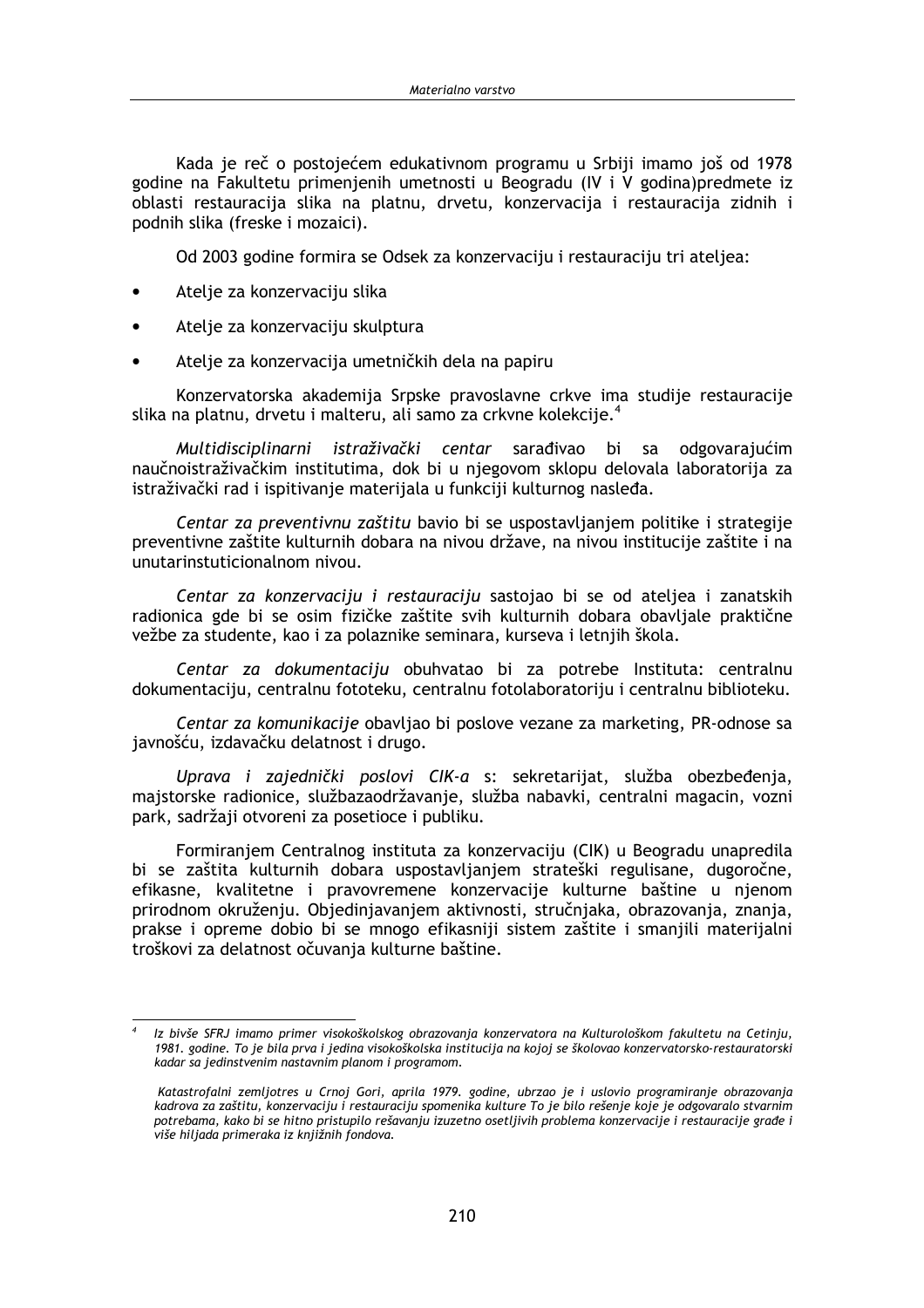Nacrt studije izvodljivosti za osnivanje CIK-a predstavljen je široj javnosti na naučnom skupu 28. septembra 2006. na kojem su učestvovali predstavnici Italijanske korporacije u Beogradu, Ministarstva kulture Srbije, Univerziteta umetnosti Beogradskog univerziteta i ustanova zaštite kulturnih dobara. Studija izvodljivosti opravdava ambiciju da Centralni institut za konzervaciju postane regionalni centar za područje Balkana.

Kada je u novembru 2006 na Konferenciji u Ohridu predstavljena studija izvodljivosti za osnivanje CIK-a predstavnici drugih zemalja iz regiona prihvatili su je sa entuzijazmom.

Saradnja Italijanske korporacije u Beogradu i Ministarstva kulture Srbije rezultirala je jedinstvenom »Studijom izvodljivosti za Centralni institut za konzervaciju u Beogradu« i prevodom na srpski knjige Čezara Brandija »Teorija restauracije«.

Promocija ovih značajnih publikacija održana je 20. decembra 2007. u Italijanskom kulturnom centru u Beogradu.

### **LITERATURA**

- Antonio Đardulo, Zaštita i konzervacija knjiga, Clio, Beograd 2005.
- Održanje knjiga i dokumenata Istraživanje bibliotečkog Udruženja (Library Association Research), publikacija br. 10, Udruženje bibliotekara, London 1972.
- Arhiv Jugoslavije 1950-2000, Arhiv Jugoslavije, Beograd 2000.
- Arhiv Srbije 1900-2000, Beograd 2000.
- Dr Vera Radosavljević i Radmila Petrović, Konzervacija i restauracija arhivske i bibliotečke građe i muzejskih predmeta od tekstila i kože. Beograd 2000.
- Momčilo Anđelković, Zgrada Arhiva Jugoslavije od Doma kralja Aleksandra I za učenike srednjih škola do Arhiva Jugoslavije (1930-2003), Beograd 2003.
- Praznik službe zaštite, govor akademika Dejana Medakovića, Glasnik Društva konzervatora Srbije, br. 7, Beograd 1983.
- Tatjana Ribkin, Osvrt na aktuelna pitanja konzerviranja i restauriranja arhivske građe, Arhivist, Beograd 1965.
- Kulturno nasleđe, Kulturološki fakultet, Cetinje 1985.
- Miladin Lukić, Predlog za osnivanje Centralnog instituta za konzervaciju (CIK) kao deo strategije Ministarstva kulture u oblasti zaštite kulturnog nasleđa u Srbiji, Glasnik DKS, 31, Beograd 2007.
- Radni materijal korišćen na okruglom stolu Studije izvodljivosti CIK, Beograd 2006.
- Studija izvodljivosti za Centralni institut za konzervaciju u Beogradu, Beograd 2007.